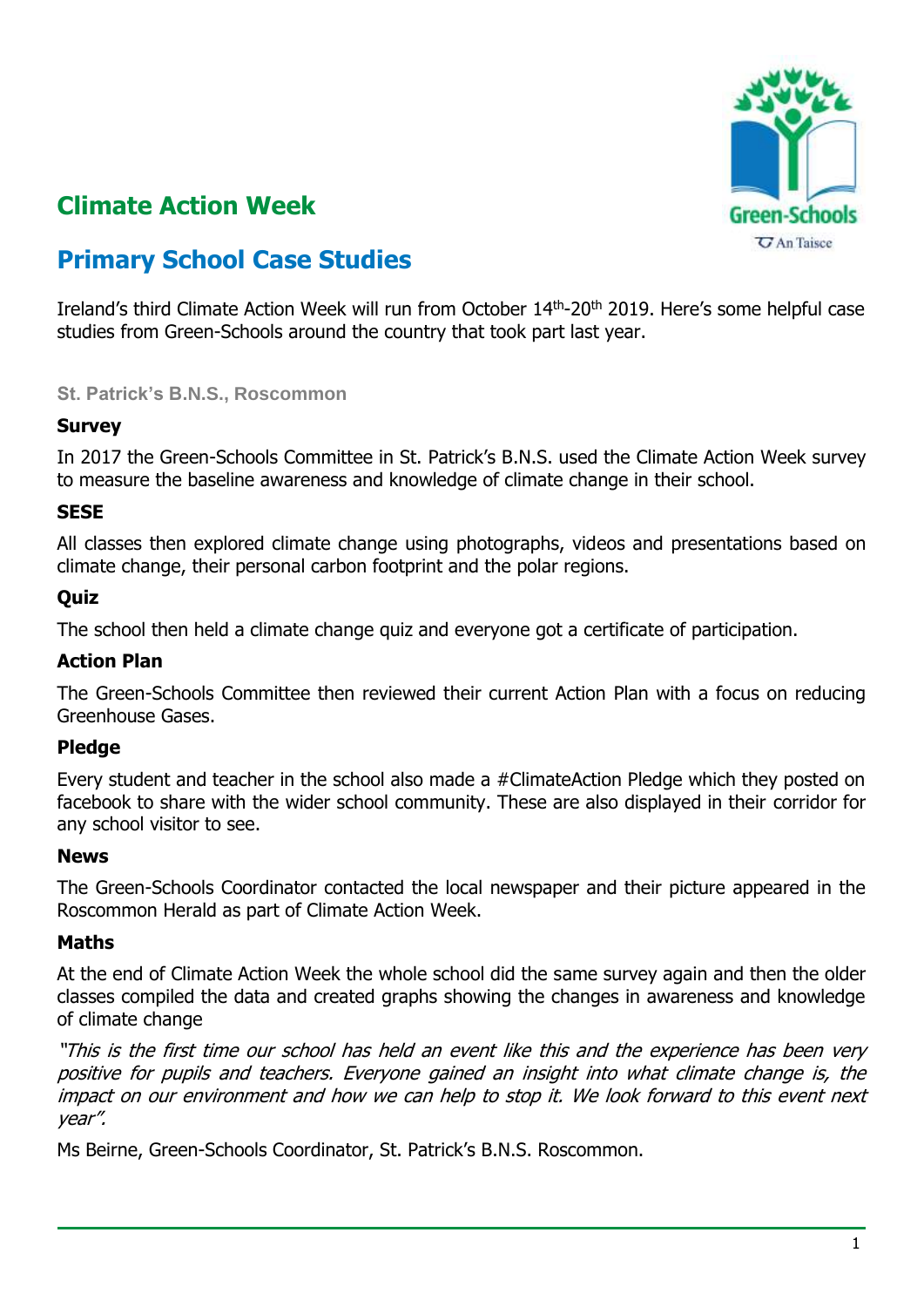**Burnchurch N.S., Kilkenny**

## **Whole School Effort**

Climate change was the topic of discussion in the staff room of Burnchurch N.S. in the lead up to Climate Action Week 2017. The whole school did an introductory lesson on climate change and then individual class teachers came up with their own ideas also.

### **Senior**

Senior classes did a web quest and looked at the climate change time machine.

# **3 rd & 4th**

These classes tied in their Climate Action Week activities with Maths Week and counted the number of hours of energy saved by switching off devices left on standby.

### **Junior**

Junior classes counted sockets, plugs, windows, doors and electrical devices in their room using their 'Maths Eyes'. The Green-Schools Committee then created bar graphs to show their findings.

# **Climate Conversation**

At the end of the week,  $1^{st}$  to  $6^{th}$  class gathered together and had a collective Climate Conversation, linking it in with their own personal stories from 'Storm Ophelia'.

### **Pledge**

Turn off appliances not in use.

# **Slogan**

Climate change has to change.

#### **Share**

All Climate Action Week activities were then shared on the school facebook page to try and reach a wider audience in the community.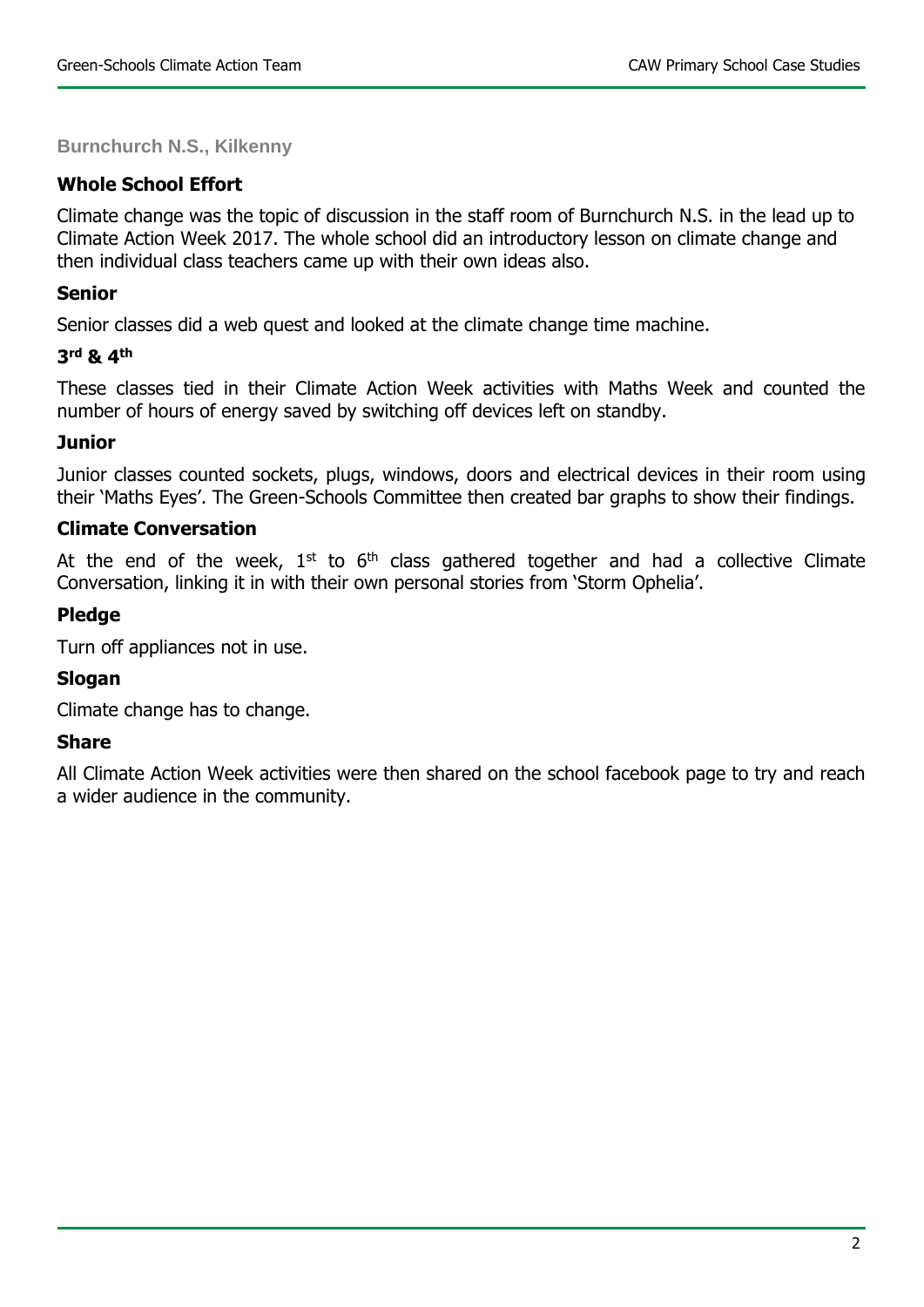**St. Francis N.S., Wicklow**

# **Communications**

To get the Climate Conversation started early, prior to Climate Action Week St. Francis N.S. put up the Climate Action Week posters in school, the local church and community centre. The text every parent in the school letting them know what activities were planned for Climate Action Week. A flyer was sent home about the Climate Action Pledge and the Clothes Bank. Climate Action Week was announced in a special whole school assembly.

# **Curriculum**

All classes were given information on climate change. Junior classes did the Guzzler Quiz,  $1<sup>st</sup>$  to 6<sup>th</sup> class participated in a Greener Living Slogan Competition and everyone monitored their new classroom thermometers.

# **Planting**

Each class got outdoors after Storm Ophelia to check on their winter vegetable beds and some lucky students even got to plant some sampling trees!

# **Clothes Bank**

69 bags of pre-loved clothes were collected for NCBI. This raised money for new school equipment and provides stock for the charity shops. It's a win-win!

# **Climate Action Pledge**

As the students were so good at collecting clothes, the whole school decided to make their Climate Action Pledges a big WEEE battery collection. This means you are safely disposing of all used batteries from each home and raising valuable funds for Ireland's Children's Hospice; Laura Lynn.

# **Music**

Climate Action Week ended on a high note with the whole school learning the song 'Big Blue Planet' and performing it for all the parents on Friday.

**Scoil Bhride Glen, Longford.**